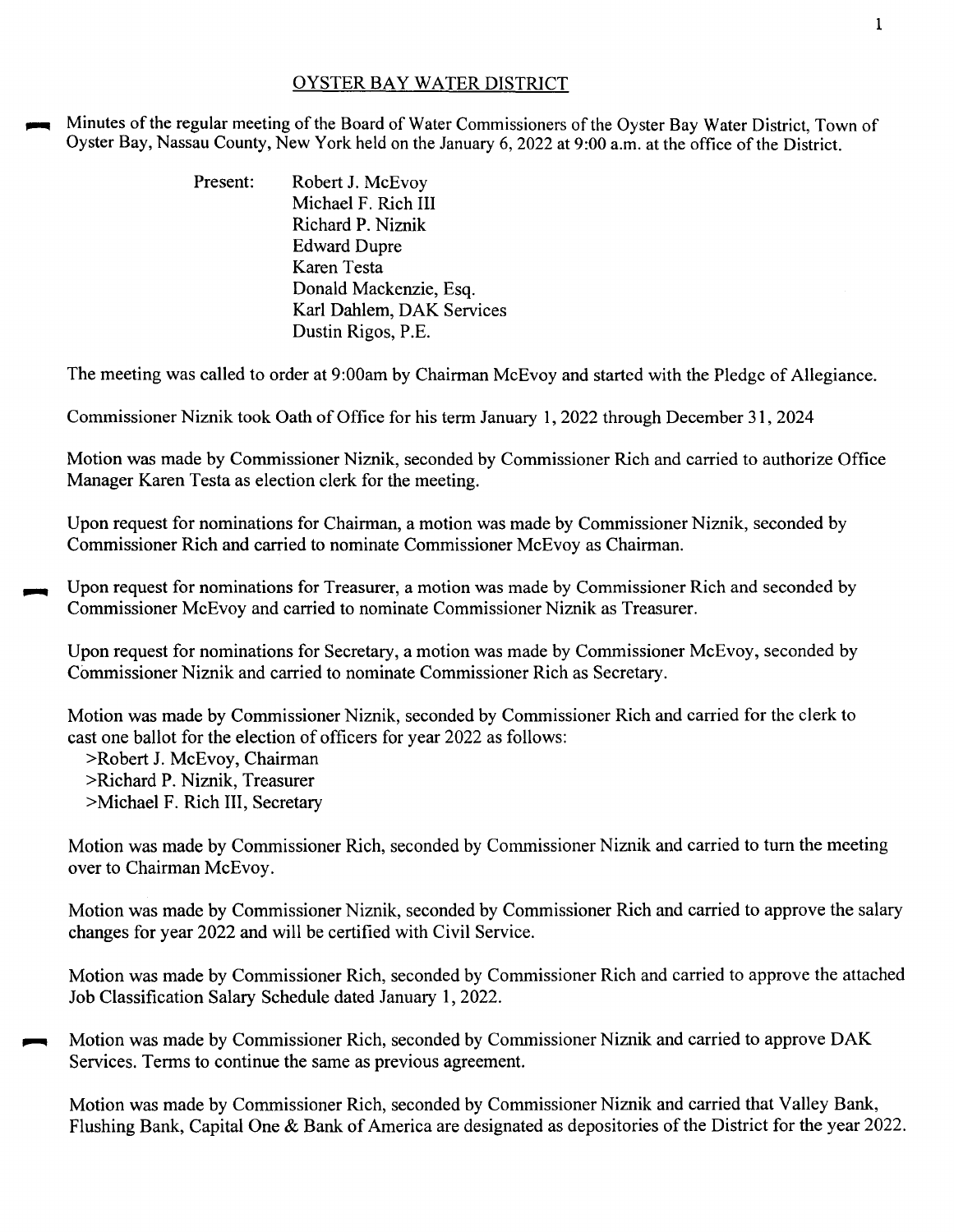Motion was made by Commissioner Niznik, seconded by Commissioner Rich and carried to designate the Oyster Bay Enterprise Pilot as the official newspaper of the District for the year 2022.

Motion was made by Commissioner Niznik, seconded by Commissioner Rich and carried to hold regular meetings for the year on Thursday mornings at 9:00am. Schedule of meetings will be posted on the District's main office sign board, District's website and published in the District's office newspaper. Any deviations in meeting dates will be published accordingly with the exception of Thursday, November 24th meeting, which will be held Wednesday, November 23<sup>rd</sup> at 9:00am.

Motion was made by Commissioner Niznik, seconded by Commissioner Rich and carried to continue agreement with Auctions International for the sale of surplus equipment.

Motion was made by Commissioner Rich, seconded by Commissioner Niznik and carried the Dental/Optical/ Appliance/Co-pay reimbursement for the year 2022 will remain the same as previously authorized.

Motion was made by Commissioner Rich, seconded by Commissioner Niznik and carried to adopt a six-hour Standard Work Day Resolution for elected officials. A certified copy will be submitted to the Town of Oyster Bay Clerk to be posted on the Town's website and sign board for thirty days.

Superintendent Dupre presented request for proposals from Anker Electric, Park Service at Sagamore, Maccarone Plumbing and Bancker Construction. Motion was made by Commissioner Rich, seconded by Commissioner Niznik and carried to accept the proposals for electrical, vehicle, plumbing and water main repair.

Minutes of the previous meeting were read, motion was made, seconded and carried that the minutes of the previous meeting stand approved as read.

Correspondence received as follows:

Letter dated November 18,2021 and received January 3, from the NYS Health Dept. approving and filing the District's Water Supply Emergency Plan.

Receive a quote from Mesa to repair the Cathodic Protection at Plant #2 and provide the Annual Cathodic Protection Survey in the amount of \$3,800. Motion was made by Commissioner Niznik, seconded by Commissioner Rich and carried to approve the quote from Mesa and to note they are the sole source for cathodic protection.

Email dated January 5 from Joe Hernandez of Complete Developers, inquiring about leasing space forT-Mobile and a site visit to Schoolhouse Elevated Tank. Office Manager Karen Testa will follow up.

Received insurance policy renewal from Salerno Brokerage. Supt. Dupre, Office Manager Karen Testa and Karl Dahlem will review.